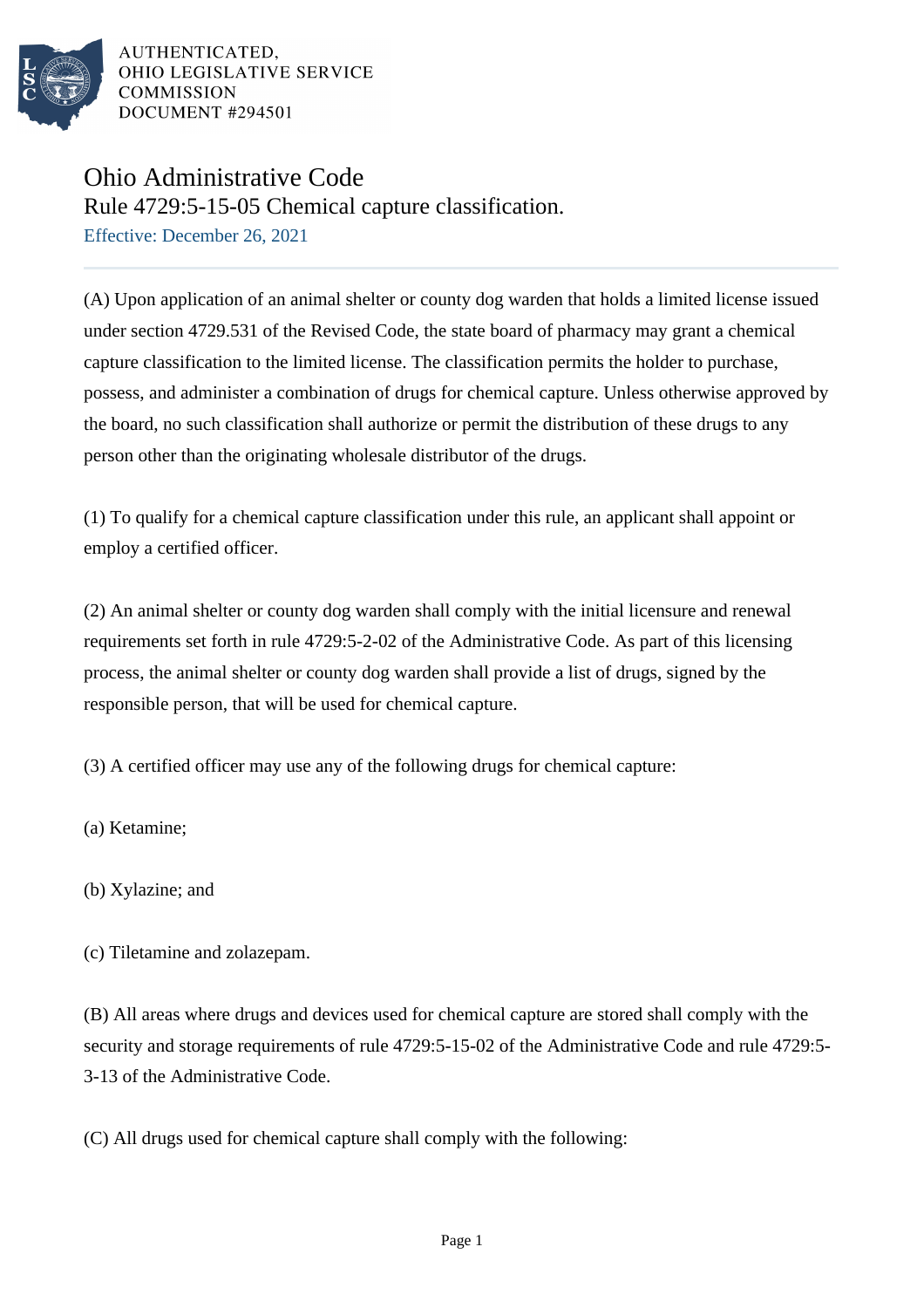

AUTHENTICATED. OHIO LEGISLATIVE SERVICE **COMMISSION DOCUMENT #294501** 

(1) Recordkeeping requirements of rule 4729:5-15-03 of the Administrative Code; and

(2) Drug disposal requirements of rule 4729:5-15-02 of the Administrative Code.

(D) The animal shelter or dog warden shall develop and implement a drug dosing protocol for all drugs and equipment used in chemical capture.

(1) The protocol shall be reviewed and signed by a veterinarian licensed under Chapter 4741. of the Revised Code.

(2) The protocol shall include the following: drug, dose, concentration, approved uses for drug delivery, approved equipment for use, circumstances for use, contraindications, any known common complications/side effects, and weight ranges with corresponding volume of drug to be administered.

(3) A documented review of the protocol shall be conducted by a veterinarian licensed under Chapter 4741. of the Revised Code at least once every five years.

(E) All equipment used in chemical capture shall:

(1) Be secured to prevent unauthorized access by individuals who are not certified officers;

(2) Maintained and used in accordance with the manufacturer's instructions and the protocol established in accordance with paragraph (D) of this rule.

(3) Be disposed of in accordance with the manufacturer's instructions.

(F) An animal shelter or dog warden with a chemical capture classification shall develop and implement policies and procedures that incorporate the following based upon nationally recognized standards for chemical capture:

(1) Determining when chemical capture is appropriate. Such policies and procedures shall make all reasonable efforts to ensure animal safety, certified officer safety, and the safety of the public.